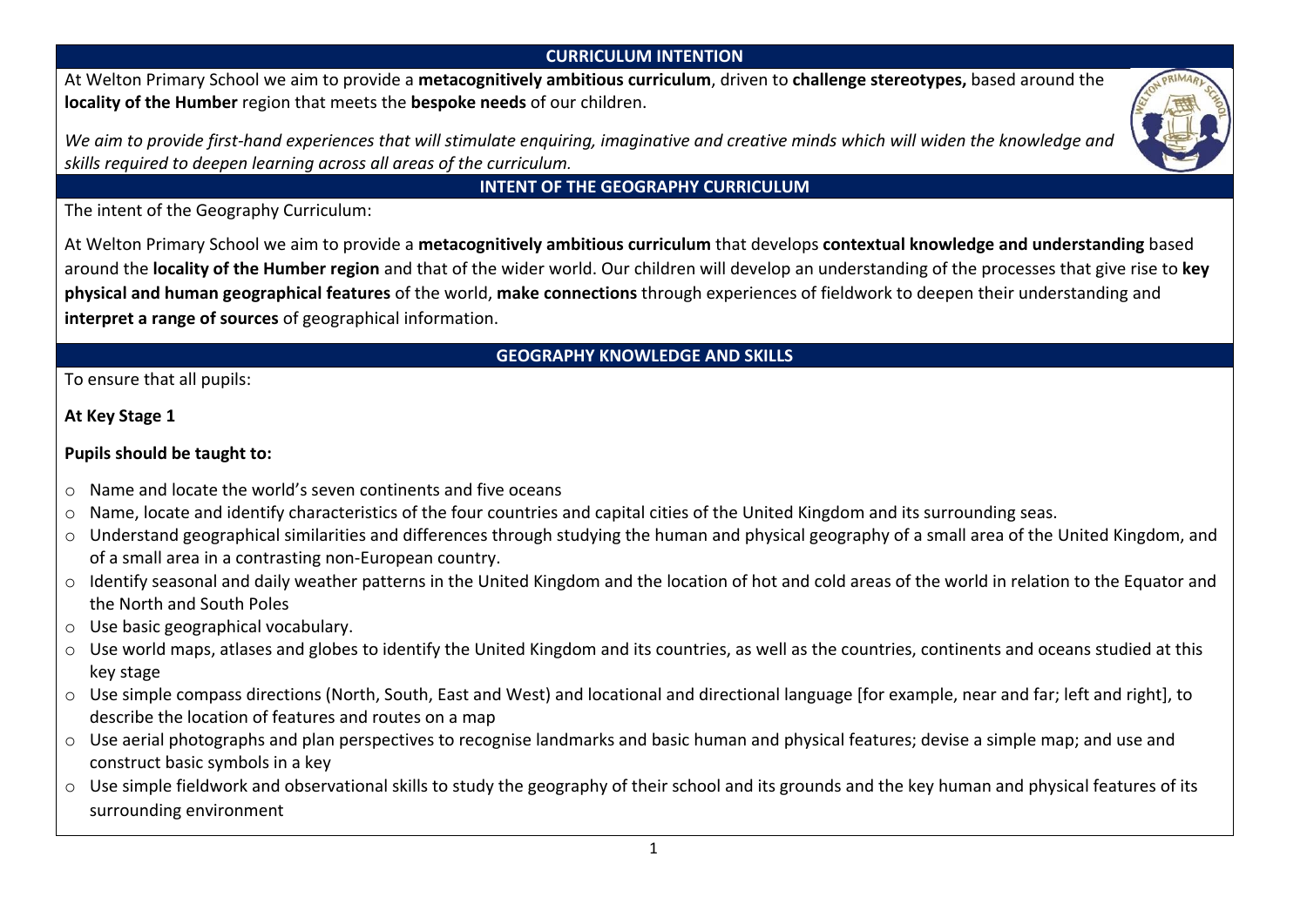#### **At Key Stage 2**

#### **Pupils should be taught to:**

- o Name and locate the world's seven continents and five oceans
- $\circ$  Name, locate and identify characteristics of the four countries and capital cities of the United Kingdom and its surrounding seas.
- o Understand geographical similarities and differences through studying the human and physical geography of a small area of the United Kingdom, and of a small area in a contrasting non-European country.
- o Identify seasonal and daily weather patterns in the United Kingdom and the location of hot and cold areas of the world in relation to the Equator and the North and South Poles
- o Use basic geographical vocabulary.
- $\circ$  Use world maps, atlases and globes to identify the United Kingdom and its countries, as well as the countries, continents and oceans studied at this key stage
- o Use simple compass directions (North, South, East and West) and locational and directional language [for example, near and far; left and right], to describe the location of features and routes on a map
- o Use aerial photographs and plan perspectives to recognise landmarks and basic human and physical features; devise a simple map; and use and construct basic symbols in a key
- $\circ$  Use simple fieldwork and observational skills to study the geography of their school and its grounds and the key human and physical features of its surrounding environment.

## **TEACHING SEQUENCE OF GEOGRAPHY**

**Geographical Enquiry:** When introducing a new topic in Geography pupils should have the opportunity to ask geographical questions and enquire about their topic of interest based on prior learning knowledge.

*E.g. Where is this place? What is it like? (and why?) How and why is it changing? How does this place compare with other places? How and why are places connected?*

Build and expand on children's personal experiences to link knowledge and allow children to 'think like a geographer'.

**Review:** Brief review of learning covered in previous lesson/s

**Geographical Vocabulary:** Specific key subject content and specific vocabulary to be used and its meaning, both in practical and real-life context. Access language from knowledge organisers and knowledge walls within the classroom.

**Locational Knowledge:** Identify, name and locate locations using maps, aerial photographs, the internet and other sources of information

**Knowledge and Understanding**: Map reading skills, directional language and locational information to secure and understanding to locate features, developing 'spatial thinking'.

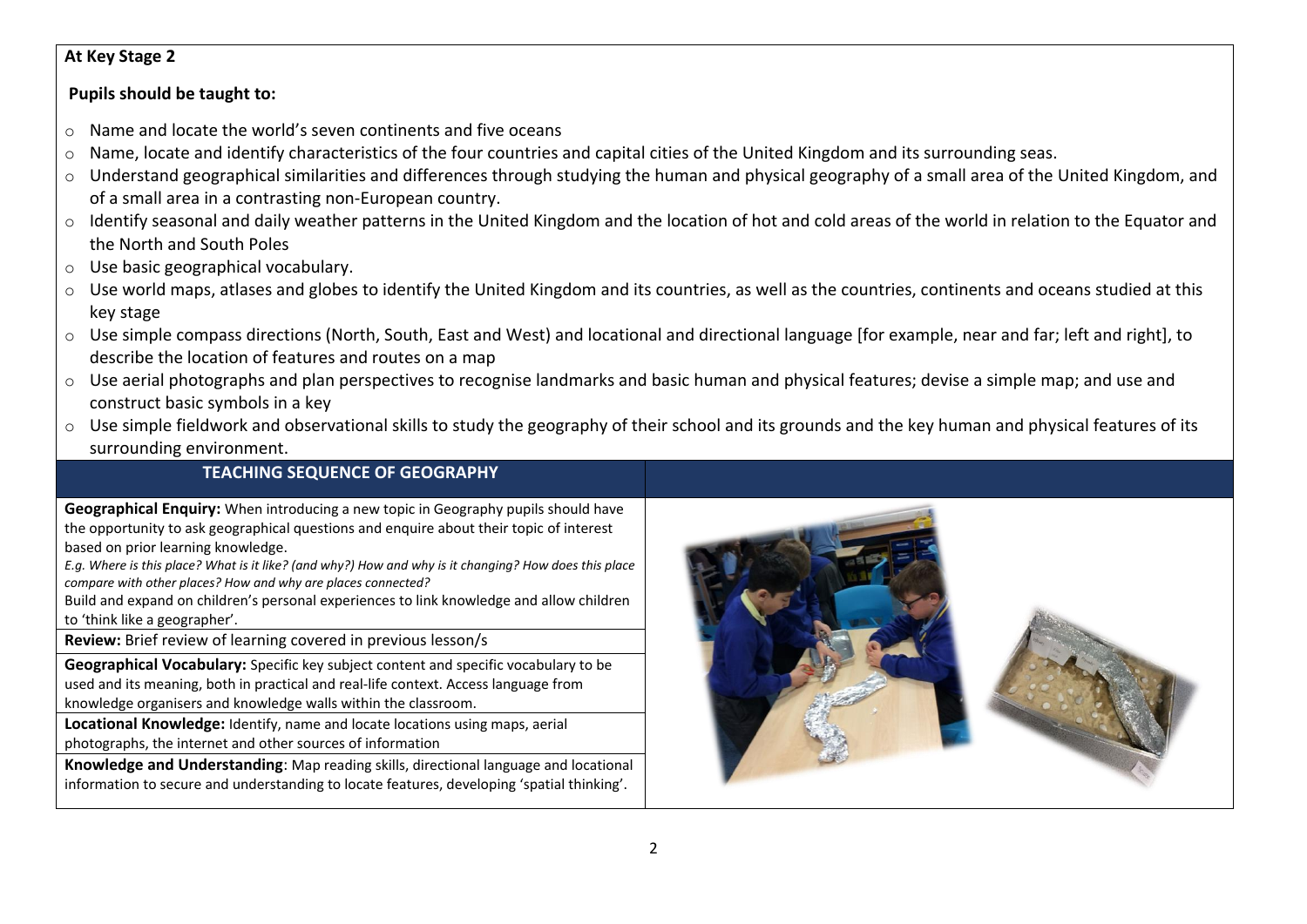**Communication:** Organise and communicate geographical information in a variety ways to reach clear conclusions and explain findings.

**Application:** Apply their knowledge from their topic to the world around them locally and globally.

*E.g. What could/should the world be like in the future? What can we do to influence change? These connections can be made across other subject areas.* 

#### **ASSESSMENT**

By the end of each key stage, pupils are expected to know, apply and understand the matters, skills and processes specified in the relevant programmes of study below.

#### **EYFS**

Describe their immediate environment using knowledge from observation, discussion, stories, non-fiction texts and maps;

Explain some similarities and differences between life in this country and life in other countries, drawing on knowledge from stories, non-fiction texts and – when appropriate – maps.

Know some similarities and differences between the natural world around them and contrasting environments, drawing on their experiences and what has been read in class.

Understand some important processes and changes in the natural world around them, including the seasons.

#### **Key Stage 1**

Pupils should develop knowledge about the world, the United Kingdom and their locality. They should understand basic subject-specific vocabulary relating to human and physical geography and begin to use geographical skills, including first-hand observation, to enhance their locational awareness

#### **Key Stage 2**

Pupils should extend their knowledge and understanding beyond the local area to include the United Kingdom and Europe, North and South America. This will include the location and characteristics of a range of the world's most significant human and physical features. They should develop their use of geographical knowledge, understanding and skills to enhance their locational and place knowledge**.**

# **FOUNDATION STAGE GEOGRAPHY**

During the Early Years Foundation Stage children will develop their geographical understanding throughout the year as part of story-based projects. A large emphasis is placed upon developing children's vocabulary through texts and first-hand experiences. Regular opportunities for outdoor learning will provide opportunities to develop children's understanding of the changing seasons and different weather conditions. During the autumn term children will begin their geographical learning journey by exploring the geography of our own school and grounds, before progressing onto exploring the local area during the Spring term. Once children have a secure geographical understanding of the area in which they live, they will begin to explore contrasting environments from around the world during the Summer term. In addition, children will participate in theme days exploring different cultural festivals from around the world. They will be able to use a range of sources to support their enquiries including use of a variety of texts, fieldwork visits, small world provision and maps in relation to both core stories and the children's own interests. The development of these enquiry skills will prepare children for learning about different places and geographical processes as they progress onto the National Curriculum in Year 1.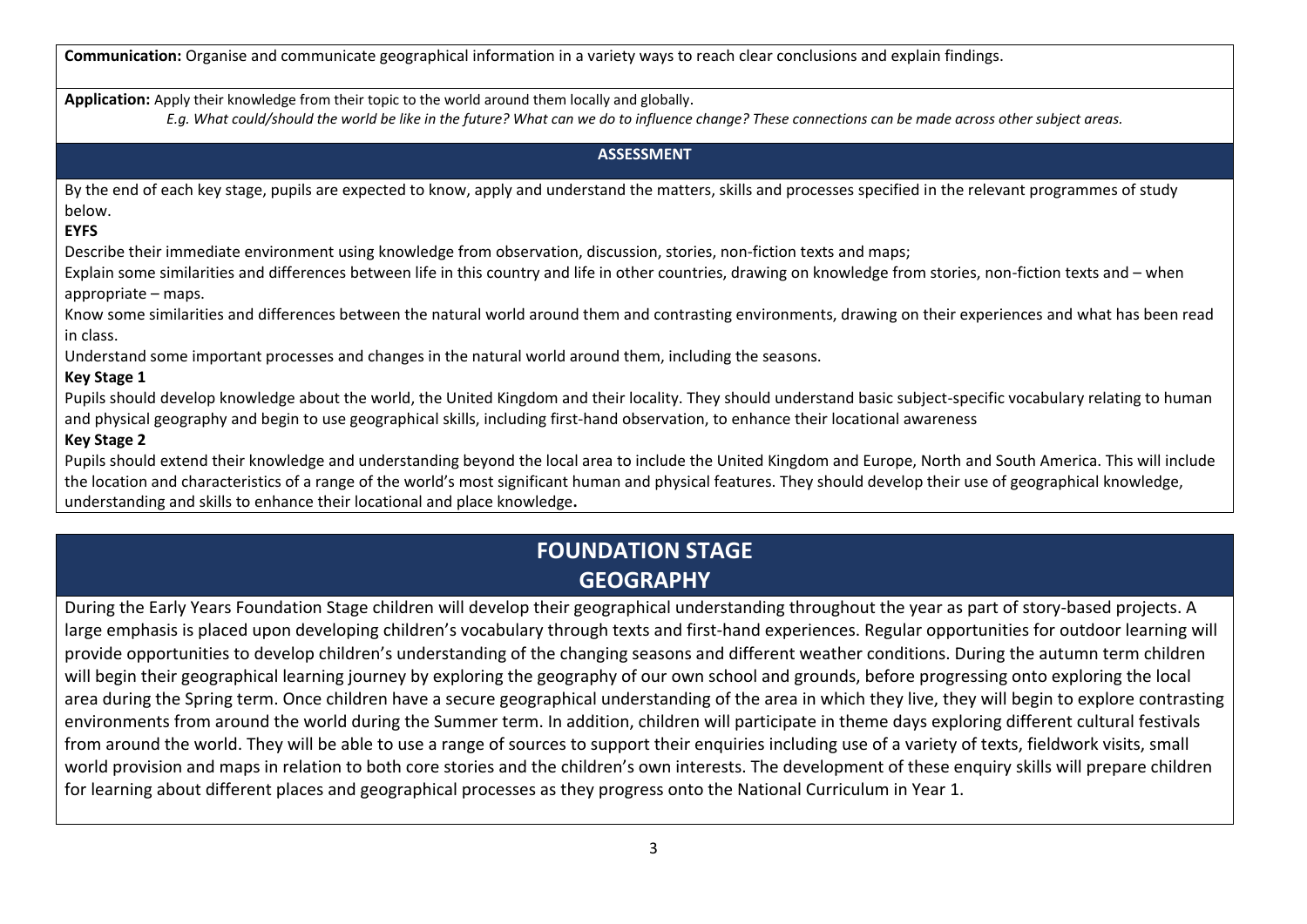## **Early Years Foundation Stage Framework (2021) Educational Programmes: Understanding the World**

Understanding the world involves guiding children to make sense of their physical world and their community. The frequency and range of children's personal experiences increase their knowledge and sense of the world around them – from visiting parks, libraries and museums to meeting important members of society such as police officers, nurses and firefighters. In addition, listening to a broad selection of stories, non-fiction, rhymes and poems will foster their understanding of our culturally, socially, technologically and ecologically diverse world. As well as building important knowledge, this extends their familiarity with words that support understanding across domains. Enriching and widening children's vocabulary will support later reading comprehension.

## **Early Learning Goal: People, Cultures and Communities**

Describe their immediate environment using knowledge from observation, discussion, stories, non-fiction texts and maps; - Know some similarities and differences between different religious and cultural communities in this country, drawing on their experiences and what has been read in class; - Explain some similarities and differences between life in this country and life in other countries, drawing on knowledge from stories, non-fiction texts and – when appropriate – maps

#### **Early Learning Goal: The Natural World**

Explore the natural world around them, making observations and drawing pictures of animals and plants; - Know some similarities and differences between the natural world around them and contrasting environments, drawing on their experiences and what has been read in class; - Understand some important processes and changes in the natural world around them, including the seasons and changing states of matter.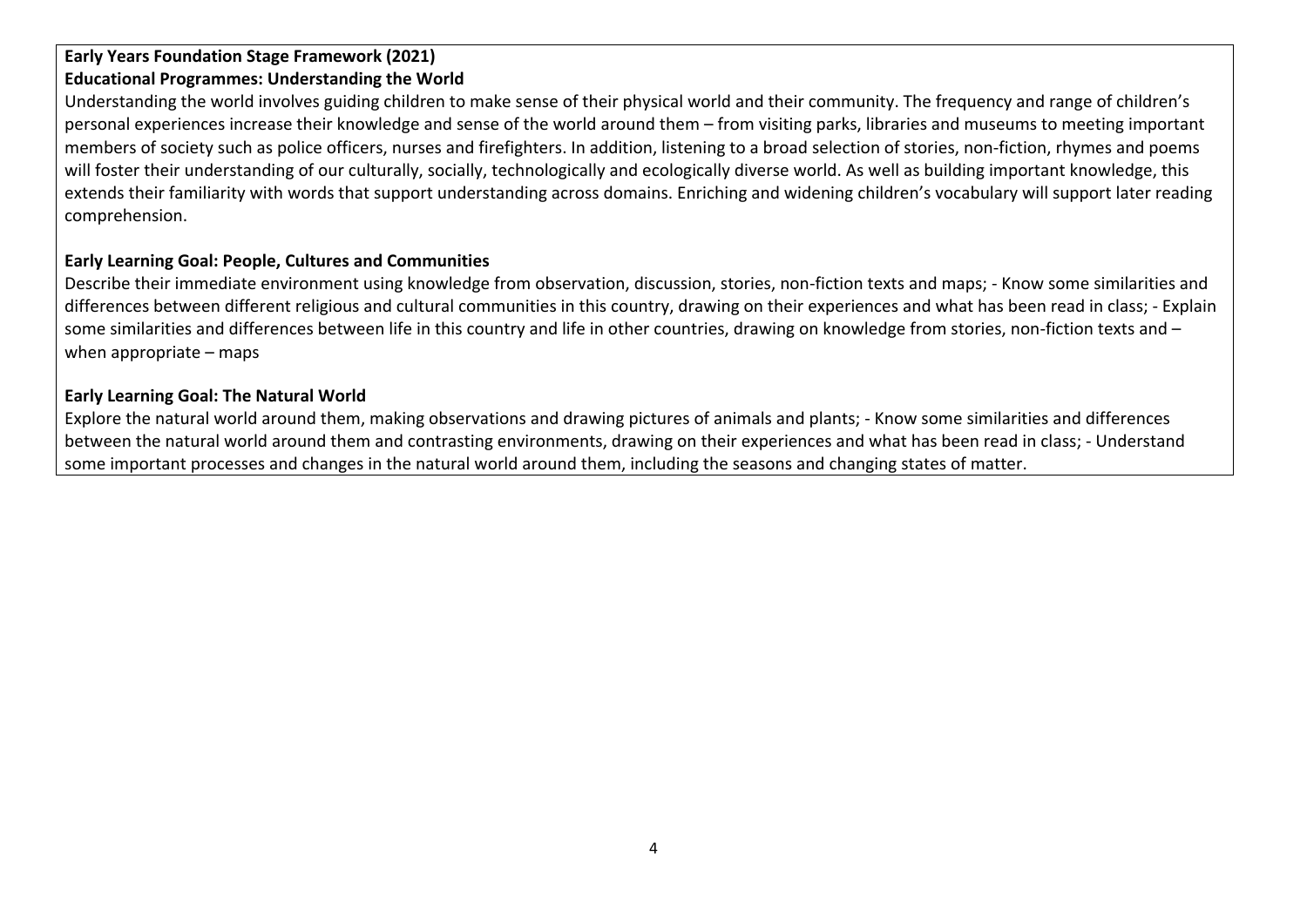|                                                  |                                                                                                                                                                  | <b>GEOGRAPHY</b>                            |                                                 |                                                                |                                                        |
|--------------------------------------------------|------------------------------------------------------------------------------------------------------------------------------------------------------------------|---------------------------------------------|-------------------------------------------------|----------------------------------------------------------------|--------------------------------------------------------|
|                                                  |                                                                                                                                                                  | KS1                                         |                                                 |                                                                |                                                        |
|                                                  |                                                                                                                                                                  | Year 1:                                     |                                                 |                                                                |                                                        |
| The Streets Where I Live                         | Place Knowledge                                                                                                                                                  | Investigating                               | Location knowledge                              | <b>Welton Bear meets</b>                                       | Place knowledge                                        |
| Create a Welton Bear                             | <b>Human and Physical</b>                                                                                                                                        | <b>Spaceship Earth</b>                      | <b>Skills Work</b>                              | Amy Johnson                                                    | Human and Physical                                     |
| Local Area Album-                                | Features                                                                                                                                                         | Looking down on the                         | Geographical                                    | <b>Welton Bear</b>                                             | Features                                               |
| School/Streets Where I                           | <b>Skills and Field Work</b>                                                                                                                                     | earth, identifying the                      | Enquiry                                         | Investigates Amy's                                             | <b>Skills Work</b>                                     |
| Live                                             | Geographical                                                                                                                                                     | poles, the equator, UK,<br>Hull, Welton     |                                                 | flight paths-weather,                                          | Geographical                                           |
|                                                  | Enquiry                                                                                                                                                          |                                             |                                                 | place knowledge maps                                           | Enquiry                                                |
|                                                  |                                                                                                                                                                  |                                             |                                                 | ad atlases                                                     |                                                        |
|                                                  |                                                                                                                                                                  | Year 2:                                     |                                                 |                                                                |                                                        |
| <b>Welton Village</b>                            | Location Knowledge                                                                                                                                               | <b>Hull and Kimberley</b>                   | Place Knowledge                                 | <b>An Island Home</b>                                          | Location knowledge                                     |
| Create a Welton Bear                             | Place Knowledge                                                                                                                                                  | Understand geographical<br>similarities and | <b>Human and Physical</b>                       | Be able to investigate places<br>and environments by asking    | <b>Human and Physical</b>                              |
| Local Area Album -                               | <b>Human and Physical</b>                                                                                                                                        | differences through                         | Features                                        | and answering questions,                                       | Features                                               |
| Welton                                           | Features                                                                                                                                                         | studying the human and                      | <b>Skills and Fieldwork</b>                     | making observations, and using<br>sources such as simple maps, | Geographical                                           |
|                                                  | <b>Skills and Fieldwork</b>                                                                                                                                      | physical geography                          | Geographical                                    | atlases, globes, images and                                    | Enquiry                                                |
|                                                  | Geographical                                                                                                                                                     |                                             | Enquiry                                         | aerial photos                                                  |                                                        |
|                                                  | Enquiry                                                                                                                                                          |                                             |                                                 |                                                                |                                                        |
| By the end of KS1:                               |                                                                                                                                                                  |                                             |                                                 |                                                                |                                                        |
|                                                  | Contextual World Knowledge: Children to have simple locational knowledge about individual places and environments, especially in the local area, but also in the |                                             |                                                 |                                                                |                                                        |
| UK and wider world.                              |                                                                                                                                                                  |                                             |                                                 |                                                                |                                                        |
|                                                  | Understanding: Show understanding by describing the places and features they study using simple geographical vocabulary, identifying some similarities and       |                                             |                                                 |                                                                |                                                        |
|                                                  | differences and simple patterns in the environment.                                                                                                              |                                             |                                                 |                                                                |                                                        |
|                                                  | Geographical Enquiry: Be able to investigate places and environments by asking and answering questions, making observations, and using sources such as simple    |                                             |                                                 |                                                                |                                                        |
| maps, atlases, globes, images and aerial photos. |                                                                                                                                                                  |                                             | Year 1                                          |                                                                | Year <sub>2</sub>                                      |
|                                                  | Name, locate and identify characteristics of                                                                                                                     |                                             | Name the four countries that make up the UK and |                                                                | Know the names of and locate the seven continents of   |
|                                                  | the four countries and capital cities of the                                                                                                                     |                                             | name the three main seas that surround the UK   | the world                                                      |                                                        |
| Locational                                       | United Kingdom and its surrounding seas                                                                                                                          |                                             |                                                 |                                                                | Know the names of and locate the five oceans of the    |
| Knowledge                                        | Name and locate the world's seven                                                                                                                                | <b>Spaceship Earth</b>                      |                                                 | world                                                          |                                                        |
|                                                  | continents and five oceans                                                                                                                                       | <b>Welton Bear meets Amy Johnson</b>        |                                                 | England, Wales, Scotland and Northern Ireland                  | Know the name of and locate the four capital cities of |
|                                                  |                                                                                                                                                                  |                                             |                                                 | Welton Village, Hull and Kimberley, An Island Home             |                                                        |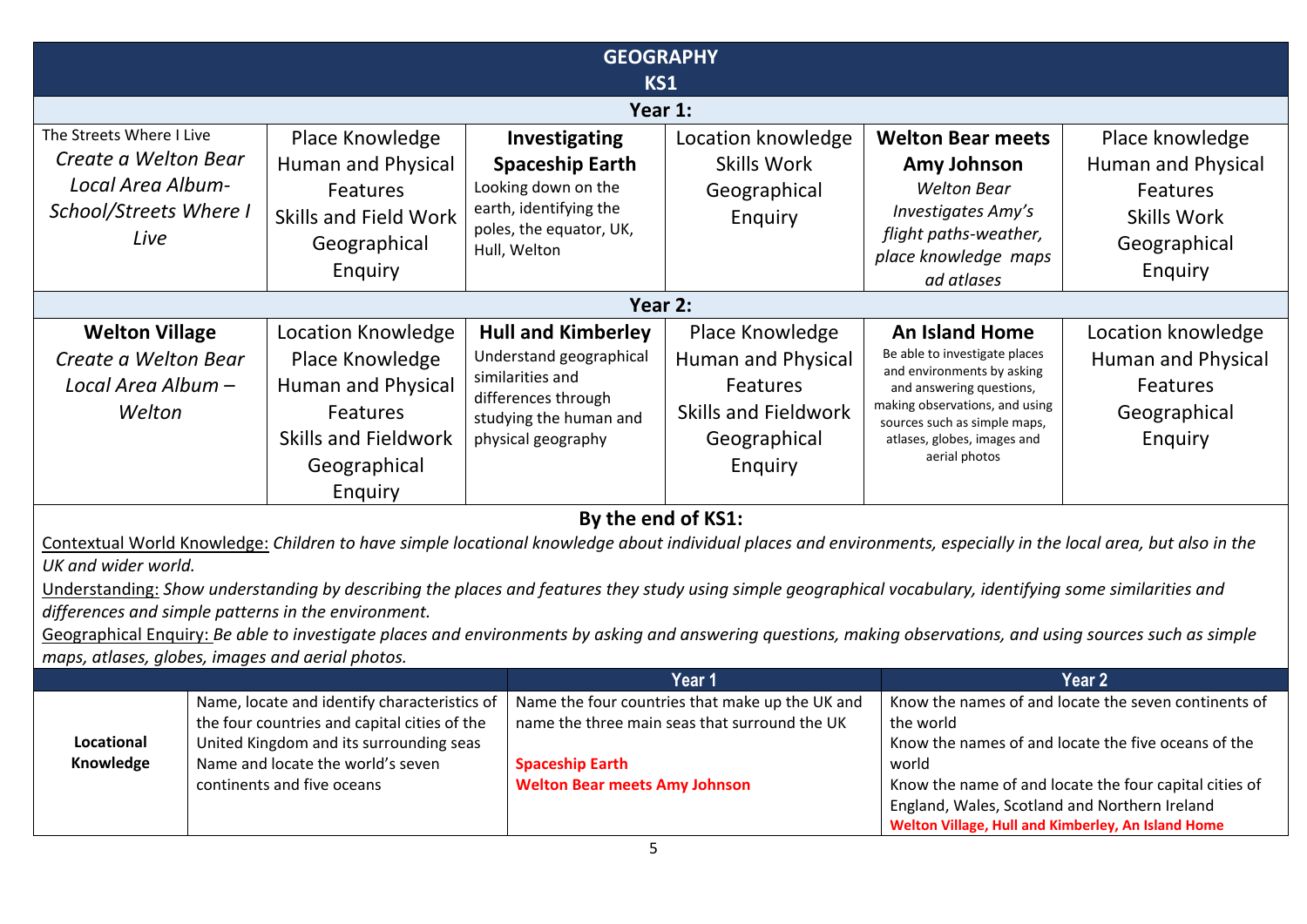| Place<br>Knowledge                    | Understand geographical similarities and<br>differences through studying the human<br>and physical geography of a small area of<br>the United Kingdom, and of a small area in<br>a contrasting non-European country                                                                                                                                                                                                                      | Identify the features of hot and cold places in the<br>world<br><b>Spaceship Earth</b><br><b>Welton Bear meets Amy Johnson</b>                                                                                                                                                                    | Understand geographical similarities and differences<br>through studying the human and physical geography of<br>a small area of the United Kingdom, and of a small area<br>in a contrasting non-European country<br>To include: Explaining what makes a locality special,<br>describing some places which are near school and<br>explain what facilities a town or village might need<br><b>Hull &amp; Kimberley</b>                                                                                                                                                  |
|---------------------------------------|------------------------------------------------------------------------------------------------------------------------------------------------------------------------------------------------------------------------------------------------------------------------------------------------------------------------------------------------------------------------------------------------------------------------------------------|---------------------------------------------------------------------------------------------------------------------------------------------------------------------------------------------------------------------------------------------------------------------------------------------------|-----------------------------------------------------------------------------------------------------------------------------------------------------------------------------------------------------------------------------------------------------------------------------------------------------------------------------------------------------------------------------------------------------------------------------------------------------------------------------------------------------------------------------------------------------------------------|
| Human and<br><b>Physical Features</b> | Identify seasonal and daily weather<br>patterns in the UK and the location of hot<br>and cold areas of the world in relation to<br>the Equator and the North and South Poles<br>Use basic geographical vocabulary to refer<br>to: beach, cliff, coast, forest, hill, mountain,<br>sea, ocean, river, soil, valley, vegetation,<br>season and weather and city, town, village,<br>factory, farm, house, office, port, harbour<br>and shop | Know the features of hot and cold places in the<br>world<br>Know which is the hottest and coldest season in<br>the UK<br>Know and recognise main weather symbols<br>Know the main differences between city, town and<br>village<br><b>Welton Bear meets Amy Johnson</b><br><b>Spaceship Earth</b> | Identify the following physical features: mountain, lake,<br>island, valley, river, cliff, forest and beach<br>Identify the following human features: beach, cliff,<br>coast, forest, hill, mountain, sea, ocean, river, soil,<br>valley, vegetation, season and weather.<br>To be able to explain the facilities that a village, town<br>and city may need and give reasons.<br>Explain some of the advantages and disadvantages of<br>living in a city or village.<br><b>Welton Village</b><br><b>Hull &amp; Kimberley</b><br><b>An Island Home</b>                 |
| <b>Skills and</b><br><b>Fieldwork</b> | Use world maps, atlases and globes<br>Use simple compass directions<br>Use aerial photos, construct simple maps                                                                                                                                                                                                                                                                                                                          | Know where the equator, North Pole and South<br>Pole are on a globe<br>Know which is N, E, S and W on a compass<br>Know their address, including their postcode<br><b>Spaceship Earth</b><br><b>The Streets Where I Live</b><br><b>Welton Bear meets Amy Johnson</b>                              | Use world maps, atlases and globes to identify the<br>United Kingdom and its countries.<br>Use simple compass directions and locational and<br>directional language to describe the location of features<br>and routes on a map.<br>Use aerial photographs and plan perspectives to<br>recognise landmarks and basic human and physical<br>features<br>Undertake simple fieldwork within the school locality<br>Devise a simple map; and use and construct basic<br>symbols in a key<br><b>Welton Village</b><br><b>Hull &amp; Kimberley</b><br><b>An Island Home</b> |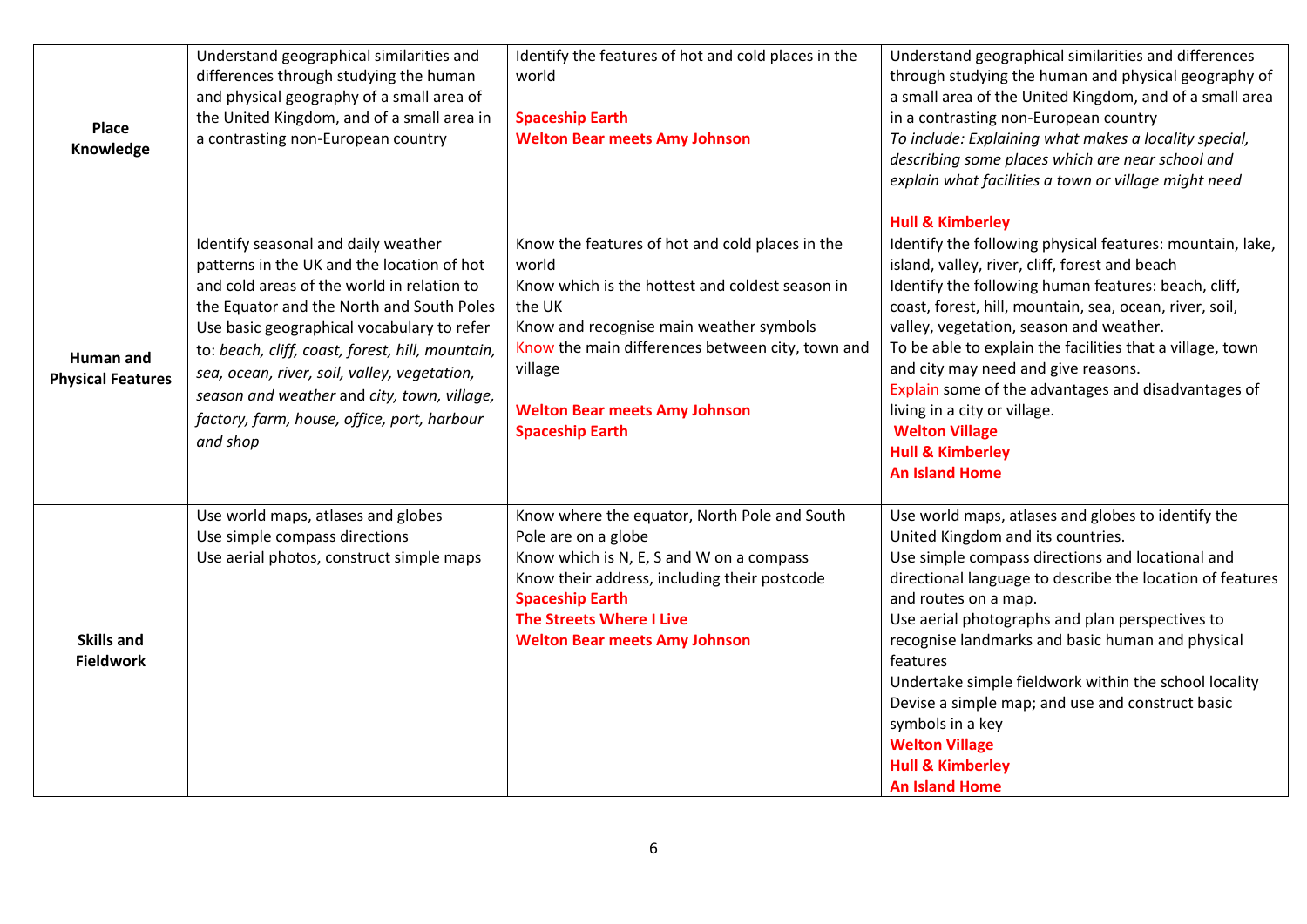|                | Undertake simple fieldwork within school | Be able to ask and respond to simple questions         | Be able to ask and respond to simple geographical          |
|----------------|------------------------------------------|--------------------------------------------------------|------------------------------------------------------------|
|                | locality                                 | (e.g. What is this place like? Why is this place as it | questions (e.g. Where is it? What is this place like?)     |
|                |                                          | is? What would it feel like to be in this place?)      | Be able to give views and opinions about the place I live  |
|                |                                          | Be able to use simple resources to research and        | in using observations and data                             |
|                |                                          | find out about places                                  | Be able to compare and contrast a place outside Europe     |
|                |                                          | Be able to describe and explain observations about     | using geographical words (concentrating on islands and     |
|                |                                          | the geography of the school and its surrounding        | sea sides)                                                 |
|                |                                          | environment                                            | Be able to give opinions about a different place           |
|                |                                          | Be able to investigate changes in the immediate        | Be able to explain how a place has been spoilt or          |
|                |                                          | environment                                            | improved and give reasons                                  |
|                |                                          | Be able to identify and explain seasonal trends and    | Be able to identify and describe the features of a place   |
| Geographical   |                                          | simple weather patterns                                | from a photograph                                          |
| <b>Enquiry</b> |                                          | Be able to explain how people respond when living      | Be able to identify and describe some features of an       |
|                |                                          | in hot and cold places                                 | island                                                     |
|                |                                          | Be able to undertake simple fieldwork within           | Be able to explain the facilities that a village, town and |
|                |                                          | locality                                               | city may need and give reasons                             |
|                |                                          | To be able to explain how people respond when          | Be able to find out about a locality by using different    |
|                |                                          | living in hot and cold places                          | sources of evidence                                        |
|                |                                          |                                                        | Be able to label a diagram or photograph using some        |
|                |                                          | <b>The Streets Where I Live</b>                        | geographical vocabulary                                    |
|                |                                          |                                                        | <b>Welton Village</b>                                      |
|                |                                          | <b>Welton Bear meets Amy Johnson</b>                   | <b>Hull &amp; Kimberley</b>                                |
|                |                                          |                                                        | <b>An Island Home</b>                                      |
|                |                                          |                                                        |                                                            |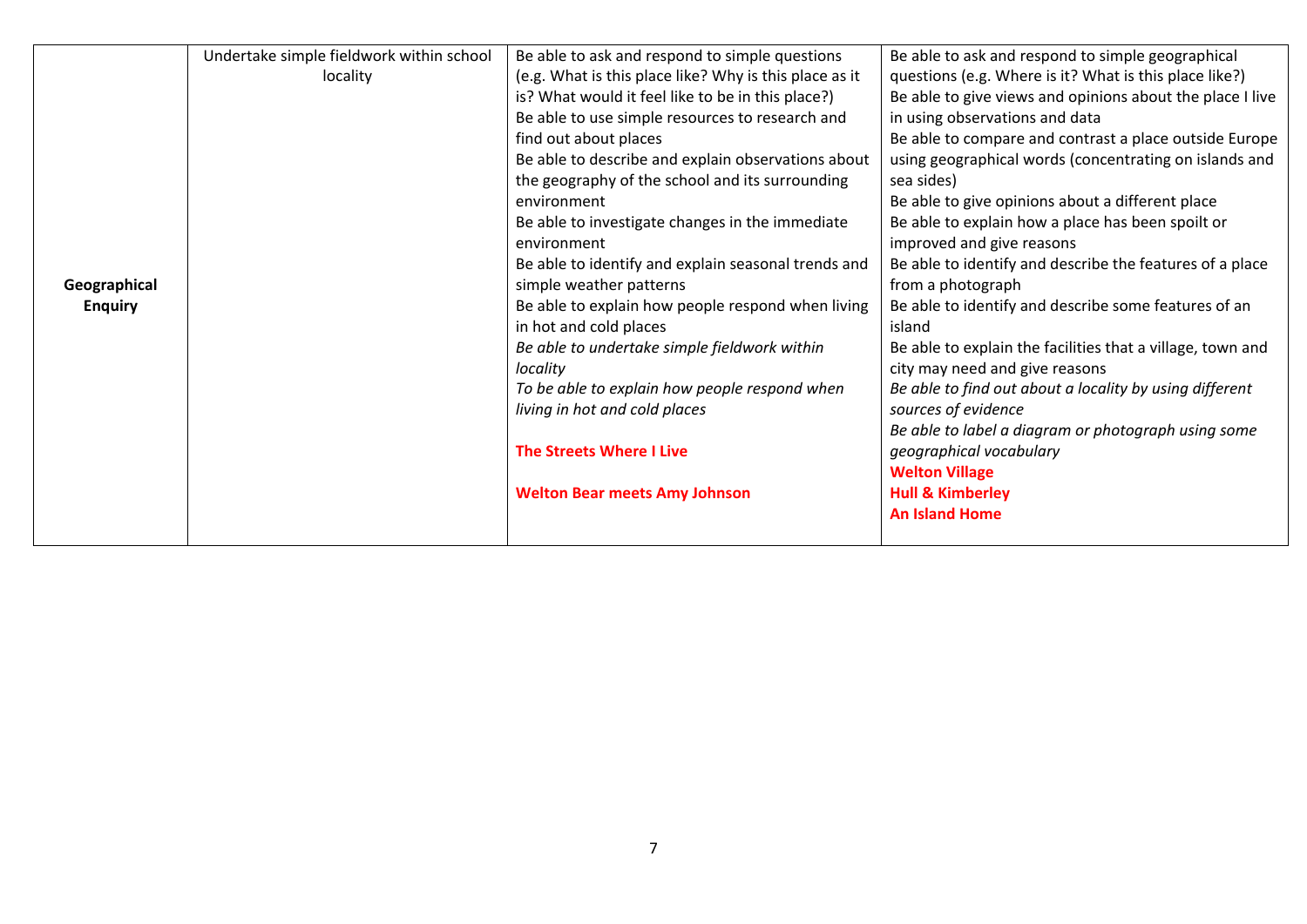| <b>GEOGRAPHY</b><br><b>Lower Key Stage 2</b>                                                                                                                                                                                                                                                  |                                                                            |                                                                                                                                                                                                                                     |                                                                                                    |                                                                                                                                   |                                                                                                                       |
|-----------------------------------------------------------------------------------------------------------------------------------------------------------------------------------------------------------------------------------------------------------------------------------------------|----------------------------------------------------------------------------|-------------------------------------------------------------------------------------------------------------------------------------------------------------------------------------------------------------------------------------|----------------------------------------------------------------------------------------------------|-----------------------------------------------------------------------------------------------------------------------------------|-----------------------------------------------------------------------------------------------------------------------|
|                                                                                                                                                                                                                                                                                               |                                                                            | Year 3:                                                                                                                                                                                                                             |                                                                                                    |                                                                                                                                   |                                                                                                                       |
| <b>Brough</b><br>Local Area Study                                                                                                                                                                                                                                                             | Location Knowledge<br>Skills and Fieldwork<br><b>Geographical Enquiry</b>  | <b>Brough and Italy</b><br>Compare living in<br>Brough with living in<br>Italy                                                                                                                                                      | Place Knowledge<br>Location Knowledge<br>Skills and Fieldwork<br><b>Geographical Enquiry</b>       | <b>Earthquakes and</b><br><b>Volcanoes in Italy</b><br>Vesuvius, Stromboli,<br><b>Etna and Apennines</b><br>mountain ranges       | Human and Physical<br>Features Knowledge<br>Location Knowledge<br>Skills and Fieldwork<br><b>Geographical Enquiry</b> |
| Year 4:                                                                                                                                                                                                                                                                                       |                                                                            |                                                                                                                                                                                                                                     |                                                                                                    |                                                                                                                                   |                                                                                                                       |
| <b>Hull and the</b><br><b>Humber Ports</b><br>Understand key aspects of<br>human geography,<br>including types of<br>settlement and land use,<br>economic activity<br>including trade links, and<br>the distribution of natural<br>resources including<br>energy, food, minerals<br>and water | Human and Physical<br>Knowledge<br>Location<br><b>Geographical Enquiry</b> | <b>Mountains and</b><br><b>Rivers</b><br>Starting with the<br>Humber<br>Place the world's<br>longest rivers and<br>highest mountains on<br>map/globe with<br>reference to skills and<br>field work knowledge<br>By the end of LKS2: | Human and Physical<br>Knowledge<br>Location<br>Skills and Fieldwork<br><b>Geographical Enquiry</b> | <b>Tropical Rainforests</b><br>Including an<br>investigation of<br>changes in an<br>environment including<br>environmental issues | Human and Physical<br>Knowledge<br>Location Knowledge<br>Skills and Fieldwork<br><b>Geographical Enquiry</b>          |
|                                                                                                                                                                                                                                                                                               |                                                                            | Contextual World Knowledge: Have begun to develop a framework of world locational knowledge, including knowledge of places in                                                                                                       |                                                                                                    |                                                                                                                                   |                                                                                                                       |

*the local area, UK and wider world, and some globally significant physical and human features.*

Understanding*: Demonstrate their knowledge and understanding of the wider world by investigating places beyond their immediate surroundings, including human and physical features and patterns, how places change and some links between people and environments. They become more adept at comparing places and understand some reasons for similarities and differences.* Geographical Enquiry: *Be able to investigate places and environments by asking and responding to geographical questions, making observations and using sources such as maps, atlases, globes, images, and aerial photos. They can express their opinions and recognise that others may think differently.*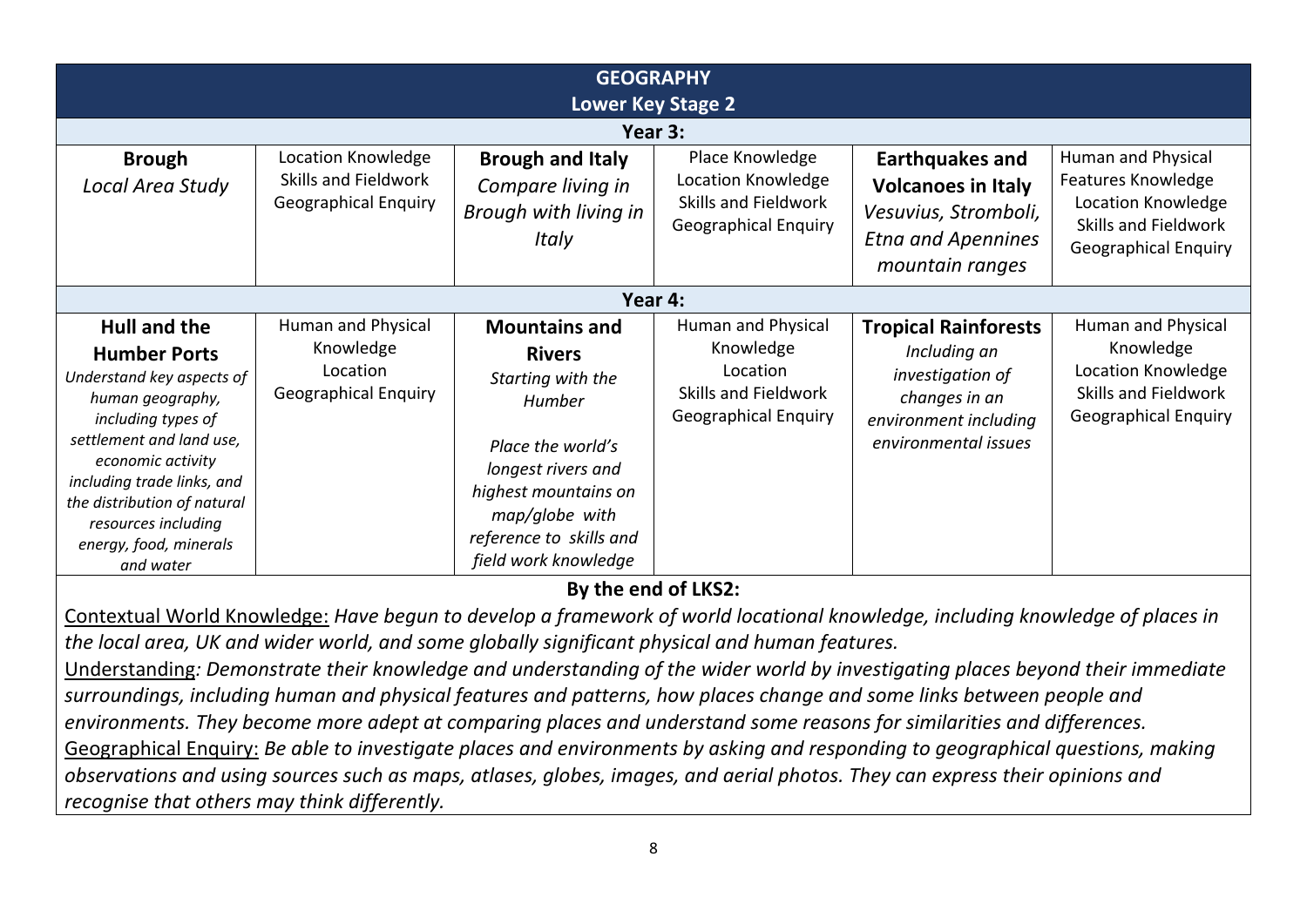|                                                              |                                                                                                                                                                                                                                                                                                                                                                                                                                                                                                                                                                                                                                                                                                                                                                                  | Year <sub>3</sub>                                                                                                                                                                                                                                                                                                                                                                  | Year 4                                                                                                                                                                                                                                                                                                                                                                                                                                                                                                                                                  |
|--------------------------------------------------------------|----------------------------------------------------------------------------------------------------------------------------------------------------------------------------------------------------------------------------------------------------------------------------------------------------------------------------------------------------------------------------------------------------------------------------------------------------------------------------------------------------------------------------------------------------------------------------------------------------------------------------------------------------------------------------------------------------------------------------------------------------------------------------------|------------------------------------------------------------------------------------------------------------------------------------------------------------------------------------------------------------------------------------------------------------------------------------------------------------------------------------------------------------------------------------|---------------------------------------------------------------------------------------------------------------------------------------------------------------------------------------------------------------------------------------------------------------------------------------------------------------------------------------------------------------------------------------------------------------------------------------------------------------------------------------------------------------------------------------------------------|
| Place<br>Knowledge                                           | Understand geographical similarities and<br>differences through the study of human<br>and physical geography of a region of the<br>United Kingdom, a region in a European<br>country, and a region within North or<br>South America                                                                                                                                                                                                                                                                                                                                                                                                                                                                                                                                              | Know at least five differences between living in the<br>UK and a Mediterranean country<br><b>Brough and Italy</b>                                                                                                                                                                                                                                                                  |                                                                                                                                                                                                                                                                                                                                                                                                                                                                                                                                                         |
| Human and<br><b>Physical</b><br><b>Features</b><br>Knowledge | Describe and understand key aspects of<br>physical geography, including: climate<br>zones, biomes and vegetation belts, rivers,<br>mountains, volcanoes and earthquakes,<br>and the water cycle<br>Describe and understand key aspects of<br>human geography, including types of<br>settlement and land use, economic activity<br>including trade links, and the distribution<br>of natural resources including energy, food,<br>minerals and water                                                                                                                                                                                                                                                                                                                              | To be able to describe and understand key aspects<br>for physical geography including volcanoes and<br>earthquakes<br><b>Earthquakes and Volcanoes in Italy</b>                                                                                                                                                                                                                    | Know and label the main features of a river<br>Know the name of and locate a number of the<br>world's longest rivers<br>Know the names of a number of the world's highest<br>mountains<br>Explain the features of a water cycle<br>Describe and understand key aspects of physical<br>geography with a focus on mountains and rivers<br>Know why most cities are located by a river<br>Label layers of a rainforest and know what<br>deforestation is<br><b>Hull and the Humber Ports</b><br><b>Mountains and Rivers</b><br><b>Tropical Rainforests</b> |
| Locational<br>Knowledge                                      | Locate the world's countries, using maps to<br>focus on Europe (including the location of<br>Russia) and North & South America,<br>concentrating on their environmental regions,<br>key physical/human characteristics, countries,<br>and major cities<br>Name and locate counties and cities of the<br>United Kingdom, geographical regions and their<br>identifying human and physical characteristics,<br>key topographical features (including hills,<br>mountains, coasts and rivers), and land-use<br>patterns; and understand how some of these<br>aspects have changed over time<br>Identify the position and significance of<br>latitude, longitude, Equator, Northern<br>Hemisphere, Southern Hemisphere, the Tropics<br>of Cancer and Capricorn, Arctic and Antarctic | Know the names of and locate at least eight<br>European countries<br>Know the names of and locate at least eight<br>counties and at least six cities in England<br>Know the names of four countries from the<br>southern and four from the northern hemisphere<br><b>Brough and Italy</b><br><b>Earthquakes and Volcanoes in Italy</b><br><b>Brough</b><br><b>Local Area Study</b> | Know the names of and locate at least eight major<br>capital cities across the world<br>Know where the main mountain regions are in the<br>UK<br>Know, name & locate the main rivers in the UK<br>Know where the equator, Tropic of Cancer, Tropic<br>of Capricorn and the Greenwich Meridian are on a<br>world map<br>Know what is meant by the term 'tropics'<br><b>Hull and the Humber Ports</b><br><b>Mountains and Rivers</b><br><b>Tropical Rainforests</b>                                                                                       |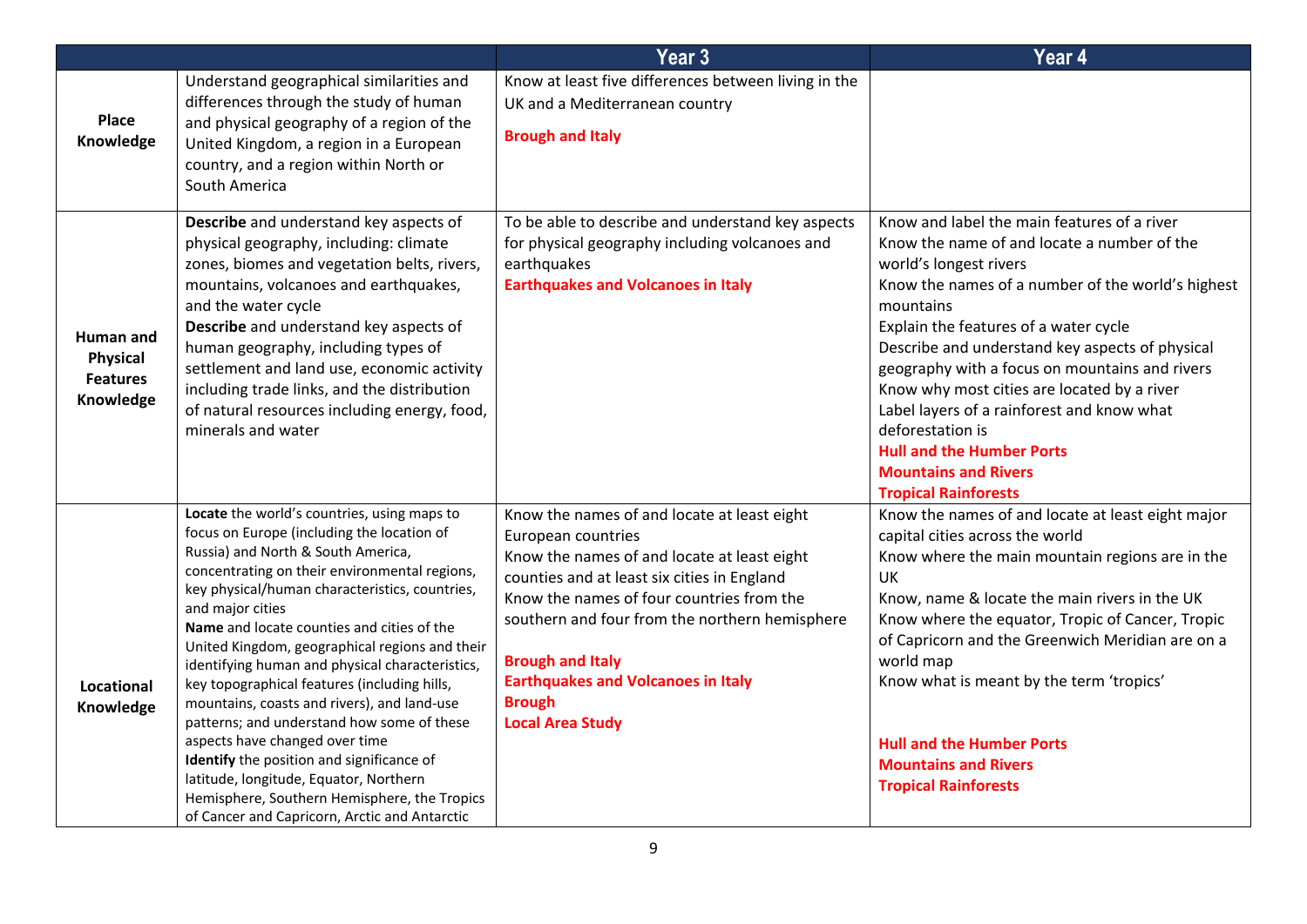|                                       | Circle, the Prime/ Greenwich Meridian and                                                                                                                                                                                                                                                                                                                                                                                                                                                                                                   |                                                                                                                                                                                                                                                                                                                                                                                                                                                                                                                                                                                                                                                                                                                                                                                                                     |                                                                                                                                                                                                                                                                                                                                                                                                                                                                                                                                                                                                                                                                                                                                                                                                                                                                                                                                                                                                                                                                                                                                                                                           |
|---------------------------------------|---------------------------------------------------------------------------------------------------------------------------------------------------------------------------------------------------------------------------------------------------------------------------------------------------------------------------------------------------------------------------------------------------------------------------------------------------------------------------------------------------------------------------------------------|---------------------------------------------------------------------------------------------------------------------------------------------------------------------------------------------------------------------------------------------------------------------------------------------------------------------------------------------------------------------------------------------------------------------------------------------------------------------------------------------------------------------------------------------------------------------------------------------------------------------------------------------------------------------------------------------------------------------------------------------------------------------------------------------------------------------|-------------------------------------------------------------------------------------------------------------------------------------------------------------------------------------------------------------------------------------------------------------------------------------------------------------------------------------------------------------------------------------------------------------------------------------------------------------------------------------------------------------------------------------------------------------------------------------------------------------------------------------------------------------------------------------------------------------------------------------------------------------------------------------------------------------------------------------------------------------------------------------------------------------------------------------------------------------------------------------------------------------------------------------------------------------------------------------------------------------------------------------------------------------------------------------------|
|                                       | time zones (including day and night)                                                                                                                                                                                                                                                                                                                                                                                                                                                                                                        |                                                                                                                                                                                                                                                                                                                                                                                                                                                                                                                                                                                                                                                                                                                                                                                                                     |                                                                                                                                                                                                                                                                                                                                                                                                                                                                                                                                                                                                                                                                                                                                                                                                                                                                                                                                                                                                                                                                                                                                                                                           |
| <b>Skills and</b><br><b>Fieldwork</b> | Use maps, atlases, globes, digital mapping<br>to locate countries and describe features<br>studied<br>Use the eight points of a compass, four and<br>six-figure grid references, symbols and key<br>(including the use of Ordnance Survey<br>maps) to build their knowledge of the<br>United Kingdom and the wider world<br>Use fieldwork to observe, measure, record<br>and present the human and physical<br>features in the local area using a range of<br>methods, including sketch maps, plans and<br>graphs, and digital technologies | Use maps to locate European countries and<br>capitals.<br>Know and name the eight points of a compass<br>Know how to plan a journey within the UK, using a<br>road map<br>Use Maps, atlases, globes and digital mapping to<br>locate and describe features studied<br><b>Brough and Italy</b><br><b>Earthquakes and Volcanoes in Italy</b><br><b>Brough</b><br><b>Local Area Study</b>                                                                                                                                                                                                                                                                                                                                                                                                                              | Use maps and globes to locate the equator, the<br>Tropics of Cancer and Capricorn and the Greenwich<br>Meridian<br>To be able to identify the position and significance<br>of latitude, longitude, Equator, Northern<br>Hemisphere, Southern Hemisphere, the Tropics of<br>Cancer and Capricorn, Arctic and Antarctic Circle,<br>the Prime/Greenwich Meridian and time zones<br>(including day and night)<br>To be able to use maps and globes to locate the<br>equator, the Tropics of Cancer and Capricorn and<br>the Greenwich Meridian<br><b>Mountains and Rivers</b>                                                                                                                                                                                                                                                                                                                                                                                                                                                                                                                                                                                                                 |
|                                       |                                                                                                                                                                                                                                                                                                                                                                                                                                                                                                                                             |                                                                                                                                                                                                                                                                                                                                                                                                                                                                                                                                                                                                                                                                                                                                                                                                                     | <b>Tropical Rainforests</b>                                                                                                                                                                                                                                                                                                                                                                                                                                                                                                                                                                                                                                                                                                                                                                                                                                                                                                                                                                                                                                                                                                                                                               |
| Geographical<br><b>Enquiry</b>        | Collect, analyse and communicate with a<br>range of data gathered through<br>experiences of fieldwork that deepen their<br>understanding of geographical processes<br>Interpret a range of sources of<br>geographical information, including maps,<br>diagrams, globes, aerial photographs and<br><b>Geographical Information Systems (GIS)</b><br>Communicate geographical information in<br>a variety of ways, including through maps,<br>numerical and quantitative skills and<br>writing at length.                                     | Be able to ask/initiate/pose geographical<br>questions, communicate and analyse the findings<br>and begin to draw conclusions<br>Be able to compare and contrast two countries in<br>the northern hemisphere<br>Be able to describe and explain how the key aspect<br>of geography works. e.g. volcanoes and<br>earthquakes<br>Be able to use the terms human and physical<br>geography<br>Be able to use geographical words to describe a<br>place, relevant to context studied<br>To be able to ask geographical questions,<br>communicate and analyse the findings and begin to<br>draw conclusions<br>To be able to use geographical words to describe a<br>place, relevant to the context studied<br><b>Brough and Italy</b><br>Earthquakes and Volcanoes in Italy<br><b>Brough</b><br><b>Local Area Study</b> | Be able to pose and respond to geographical questions,<br>communicate and analyse the findings and begin to draw<br>conclusions from own research and fieldwork activities.<br>Be able to understand geographical similarities and<br>differences through the study of human and physical<br>geography<br>Be able to describe and understand key aspects of<br>physical geography, including: climate zones, biomass<br>and vegetation (linked to rainforests)<br>Be able to identify reasons and draw conclusions to why<br>people may be attracted to live in a certain place<br>Be able to investigate and summarise changes in an<br>environment including environmental issues<br>Be able to understand that people can influence and<br>change the environment<br>Be able to use accurate and precise geographical words<br>to describe a place, relevant to context studied.<br>Be able to understand Geographical similarities and<br>differences through the study of human and physical<br>geography<br>Be able to understand that people can influence and<br>change the environment.<br><b>Hull and the Humber Ports</b><br><b>Mountains and Rivers, Tropical Rainforests</b> |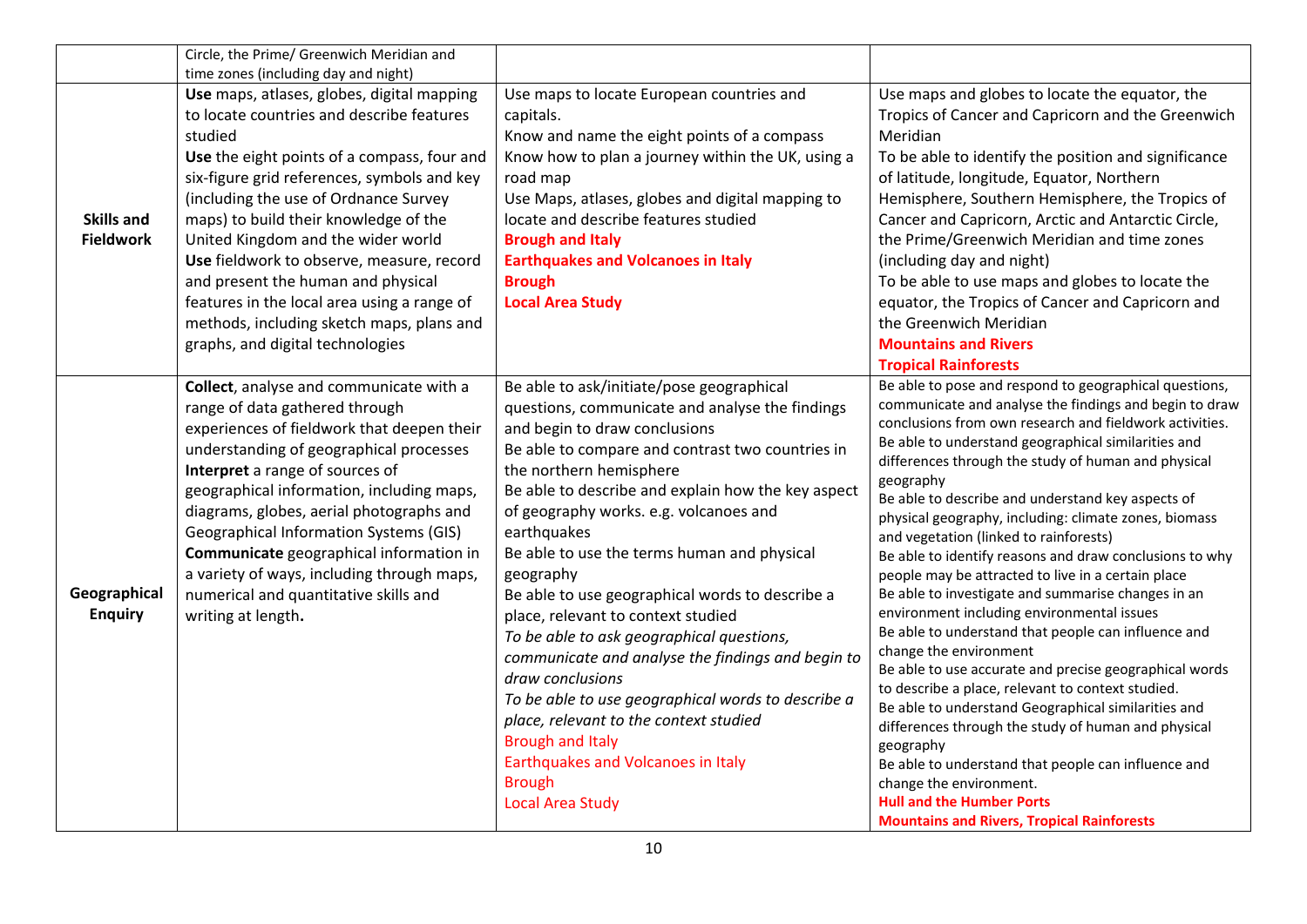| <b>GEOGRAPHY</b><br><b>Upper Key Stage 2</b>                                                                                                                                                                                                                                                                                                                             |                                                                                                                                         |                                                                                                                                                                                                                                                           |                                                                                                                                                |                                                                                                                                                                                                                                                                                                                                                                                                                                                                           |                                                                                                                 |
|--------------------------------------------------------------------------------------------------------------------------------------------------------------------------------------------------------------------------------------------------------------------------------------------------------------------------------------------------------------------------|-----------------------------------------------------------------------------------------------------------------------------------------|-----------------------------------------------------------------------------------------------------------------------------------------------------------------------------------------------------------------------------------------------------------|------------------------------------------------------------------------------------------------------------------------------------------------|---------------------------------------------------------------------------------------------------------------------------------------------------------------------------------------------------------------------------------------------------------------------------------------------------------------------------------------------------------------------------------------------------------------------------------------------------------------------------|-----------------------------------------------------------------------------------------------------------------|
|                                                                                                                                                                                                                                                                                                                                                                          |                                                                                                                                         |                                                                                                                                                                                                                                                           | Year 5:                                                                                                                                        |                                                                                                                                                                                                                                                                                                                                                                                                                                                                           |                                                                                                                 |
| <b>Journey to America</b><br>Understand<br>geographical<br>similarities and<br>differences through the<br>study of human and<br>physical geography of a<br>region of the United<br>Kingdom and a region<br>within North or South<br>America                                                                                                                              | Locational Knowledge<br>Place Knowledge<br>Human and<br><b>Physical Features</b><br>Skills and Fieldwork<br><b>Geographical Enquiry</b> | <b>Compare Greece</b><br>and the East Riding<br>as a holiday<br>destination                                                                                                                                                                               | Locational Knowledge<br>Place Knowledge<br>Human and<br><b>Physical Features</b><br><b>Skills and Fieldwork</b><br><b>Geographical Enquiry</b> | Pakistan<br>Describe and understand<br>key aspects of settlement<br>and land use, economic<br>activity including trade<br>links, and the distribution<br>of natural resources<br>including energy, food,<br>minerals and water                                                                                                                                                                                                                                            | Place Knowledge<br>Human and<br><b>Physical Features</b><br><b>Geographical Enquiry</b>                         |
|                                                                                                                                                                                                                                                                                                                                                                          |                                                                                                                                         |                                                                                                                                                                                                                                                           | Year 6:                                                                                                                                        |                                                                                                                                                                                                                                                                                                                                                                                                                                                                           |                                                                                                                 |
| Investigating<br><b>Climate and Biomes</b><br>Mapping the climate<br>zones and biomes,<br>understand and describe<br>how distance from the<br>equator affects climate<br>around the world. Learn<br>about the plants, animals<br>and climate within five of<br>the world biomes, explore<br>the effects of climate<br>change on the world's<br>climate zones and biomes. | Place Knowledge<br>Human and<br><b>Physical Features</b><br><b>Skills and Fieldwork</b><br><b>Geographical Enquiry</b>                  | <b>Investigating World</b><br><b>Fair Trade (including</b><br>where UK imports/<br>exports to)<br>Describe and understand key<br>aspects of human geography,<br>including types of settlement<br>and land use, economic activity<br>including trade links | Place Knowledge<br>Human and<br><b>Physical Features</b><br>Skills and Fieldwork<br><b>Geographical Enquiry</b>                                | What does it mean<br>to be a Refugee?<br>Venezuela<br>Understand in some detail what<br>a number of places are like,<br>how and why they are similar<br>and different, and how and why<br>they are changing. Know about<br>some spatial patterns in<br>physical and human geography,<br>the conditions that influence<br>those patterns, and the<br>processes that lead to change.<br>Show some understanding of<br>the links between places,<br>people and environments. | Place Knowledge<br>Human and<br><b>Physical Features</b><br>Skills and Fieldwork<br><b>Geographical Enquiry</b> |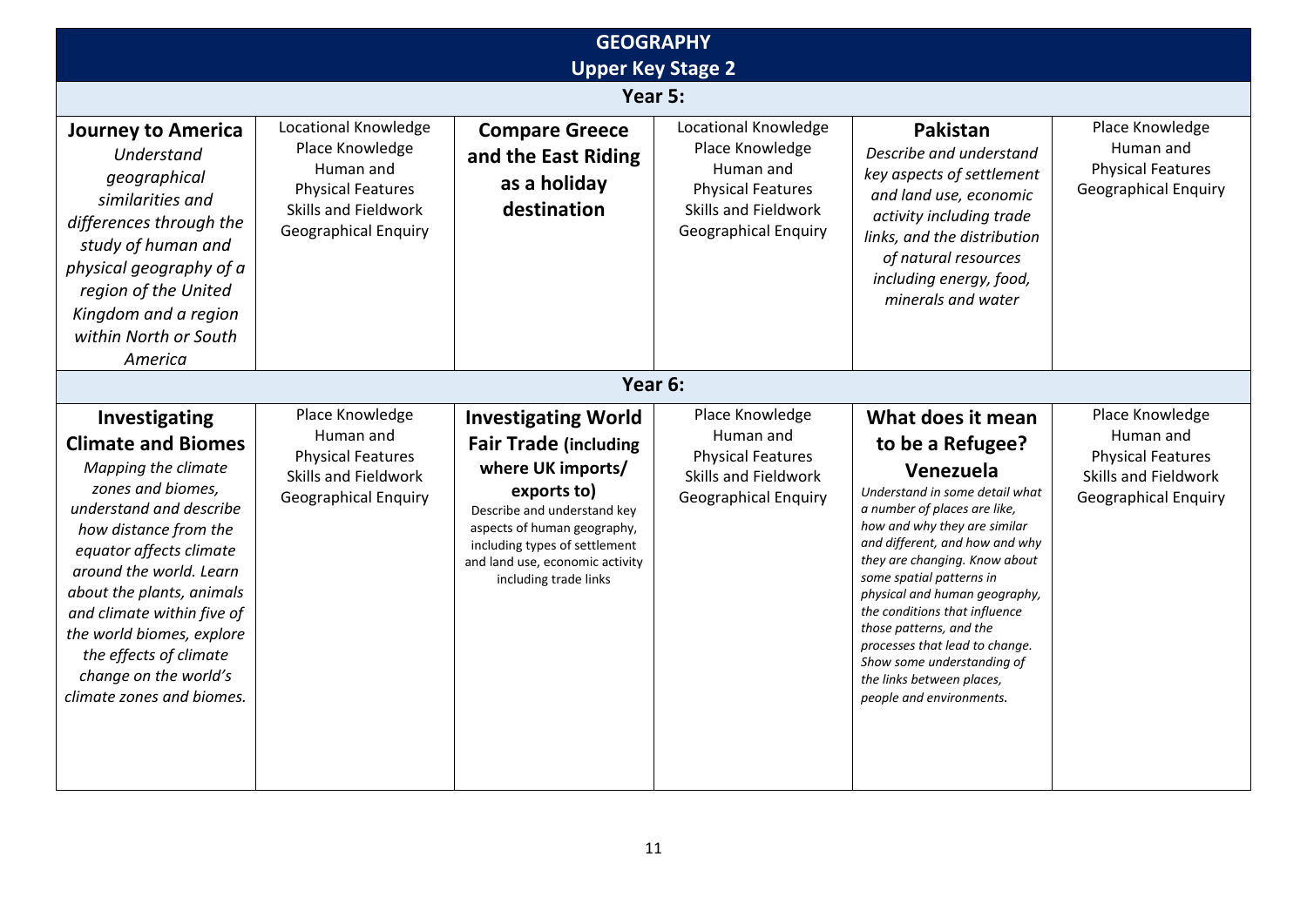## **By the end of UKS2:**

Contextual World Knowledge: *Have a more detailed and extensive framework of knowledge of the world, including globally significant physical and human features and places in the news.*

Understanding: *Understand in some detail what a number of places are like, how and why they are similar and different, and how and why they are changing. They know about some spatial patterns in physical and human geography, the conditions that influence those patterns, and the processes that lead to change. They show some understanding of the links between places, people and environments.*

Geographical Enquiry: *Be able to carry out investigations using a range of geographical questions, skills and sources of information including a variety of maps, graphs and images. They can express and explain their opinions, and recognise why others may have different points of view.*

|                                                       |                                                                                                                                                                                                                                                                                                                                                                                                                                                                   | Year 5                                                                                                                                                                                                                                                                                                                                                                                                                                | Year 6                                                                                                                                                                                                                                                                                                                                                                                                                                                                                                                                                                                                                                                                                   |
|-------------------------------------------------------|-------------------------------------------------------------------------------------------------------------------------------------------------------------------------------------------------------------------------------------------------------------------------------------------------------------------------------------------------------------------------------------------------------------------------------------------------------------------|---------------------------------------------------------------------------------------------------------------------------------------------------------------------------------------------------------------------------------------------------------------------------------------------------------------------------------------------------------------------------------------------------------------------------------------|------------------------------------------------------------------------------------------------------------------------------------------------------------------------------------------------------------------------------------------------------------------------------------------------------------------------------------------------------------------------------------------------------------------------------------------------------------------------------------------------------------------------------------------------------------------------------------------------------------------------------------------------------------------------------------------|
| Place<br>Knowledge                                    | Understand geographical similarities and<br>differences through the study of human<br>and physical geography of a region of the<br>United Kingdom, a region in a European<br>country, and a region within North or<br>South America                                                                                                                                                                                                                               | Understand geographical similarities and<br>differences through the study of human and<br>physical geography of a region of the United<br>Kingdom and a region in a European country<br>Know key differences between living in the UK and<br>in a country in either North or South America<br><b>Journey to America</b><br><b>Compare Greece and the East Riding as a holiday</b><br>destination                                      |                                                                                                                                                                                                                                                                                                                                                                                                                                                                                                                                                                                                                                                                                          |
| Human and<br>Physical<br><b>Features</b><br>Knowledge | <b>Describe</b> and understand key aspects of<br>physical geography, including: climate<br>zones, biomes and vegetation belts, rivers,<br>mountains, volcanoes and earthquakes,<br>and the water cycle<br><b>Describe</b> and understand key aspects of<br>human geography, including types of<br>settlement and land use, economic activity<br>including trade links, and the distribution<br>of natural resources including energy, food,<br>minerals and water | Understand key aspects of physical geography<br>including: climate zones, mountains and<br>earthquakes and human geography<br>To understand geographical similarities and<br>differences through the study of human and<br>physical geography<br>Know the names of and locate some of the world's<br>deserts<br><b>Journey to America</b><br><b>Compare Greece and the East Riding as a holiday</b><br>destination<br><b>Pakistan</b> | Be able to describe and understand key aspects of human<br>geography, including types of settlement and land use,<br>economic activity including trade links and the distribution of<br>natural resources including energy, food, minerals and water.<br>Know main human and physical differences between developed<br>and third world countries<br>Know why are industrial areas and ports are important<br>Know what is meant by biomes and what are the features of a<br>specific biome<br>To know why industrial areas and ports are important.<br><b>Investigating Climate and Biomes</b><br><b>Investigating World Fair Trade</b><br>What does it mean to be a Refugee?- Venezuela |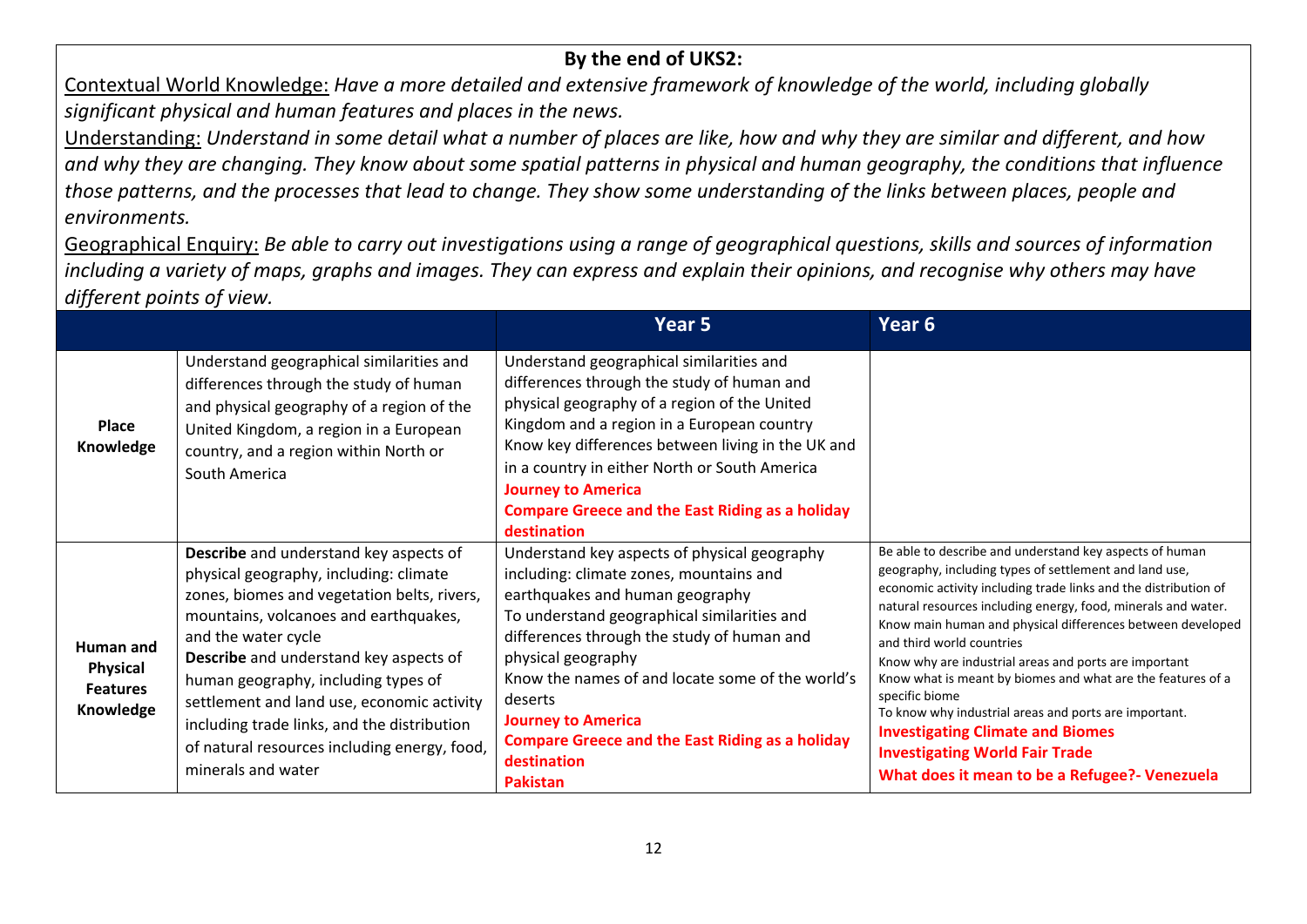| Locational<br>Knowledge               | Locate the world's countries, using maps to<br>focus on Europe (including the location of<br>Russia) and North & South America,<br>concentrating on their environmental regions,<br>key physical/human characteristics, countries,<br>and major cities<br>Name and locate counties and cities of the<br>United Kingdom, geographical regions and their<br>identifying human and physical characteristics,<br>key topographical features (including hills,<br>mountains, coasts and rivers), and land-use<br>patterns; and understand how some of these<br>aspects have changed over time<br>Identify the position and significance of<br>latitude, longitude, Equator, Northern<br>Hemisphere, Southern Hemisphere, the Tropics<br>of Cancer and Capricorn, Arctic and Antarctic<br>Circle, the Prime/ Greenwich Meridian and<br>time zones (including day and night) | Know the names of, and locate, a number of South<br>or North American countries<br>Be able to compare a region in UK with a region in<br>N/S America with significant differences and<br>similarities<br>Know the location of the world's countries, using<br>maps to focus on Europe noting their<br>environmental regions, key physical/human<br>characteristics, countries and major cities.<br>Name and locate countries and cities of the United<br>Kingdom, geographical regions and their human<br>and physical characteristics, key topographical<br>features, land use patterns and how these might<br>have changed over time.<br>Know and name a number of European capitals<br><b>Journey to America</b><br><b>Compare Greece and the East Riding as a holiday</b><br>destination | Know about time zones and work out differences<br>Identify the position and significance of latitude,<br>longitude, Equator, Northern Hemisphere, Southern<br>Hemisphere, the Tropics of Cancer and Capricorn,<br>Arctic and Antarctic Circle, the Prime/ Greenwich<br>Meridian and time zones (including day and night)<br>Be able to name and locate counties and cities of<br>the United Kingdom, geographical regions and their<br>identifying human and physical characteristics, land-<br>use patterns and how some of these have changed<br>over time.<br><b>Investigating Climate and Biomes</b><br><b>Investigating World Fair Trade</b><br>What does it mean to be a Refugee?<br>Venezuela |
|---------------------------------------|-----------------------------------------------------------------------------------------------------------------------------------------------------------------------------------------------------------------------------------------------------------------------------------------------------------------------------------------------------------------------------------------------------------------------------------------------------------------------------------------------------------------------------------------------------------------------------------------------------------------------------------------------------------------------------------------------------------------------------------------------------------------------------------------------------------------------------------------------------------------------|----------------------------------------------------------------------------------------------------------------------------------------------------------------------------------------------------------------------------------------------------------------------------------------------------------------------------------------------------------------------------------------------------------------------------------------------------------------------------------------------------------------------------------------------------------------------------------------------------------------------------------------------------------------------------------------------------------------------------------------------------------------------------------------------|------------------------------------------------------------------------------------------------------------------------------------------------------------------------------------------------------------------------------------------------------------------------------------------------------------------------------------------------------------------------------------------------------------------------------------------------------------------------------------------------------------------------------------------------------------------------------------------------------------------------------------------------------------------------------------------------------|
| <b>Skills and</b><br><b>Fieldwork</b> | Use maps, atlases, globes, digital mapping<br>to locate countries and describe features<br>studied<br>Use the eight points of a compass, four and<br>six-figure grid references, symbols and key<br>(including the use of Ordnance Survey<br>maps) to build their knowledge of the<br>United Kingdom and the wider world<br>Use fieldwork to observe, measure, record<br>and present the human and physical<br>features in the local area using a range of<br>methods, including sketch maps, plans and<br>graphs, and digital technologies                                                                                                                                                                                                                                                                                                                           | <b>Pakistan</b><br>Know how to use graphs to record features such as<br>temperature or rainfall across the world<br>Use maps, atlases, globes and digital mapping<br>Be able to create own investigation, collection and<br>recording of data to support geographical observations<br>and suggest conclusions<br>Be able to describe and understand key aspects of<br>physical geography and human geography including<br>trade between UK and Europe.<br><b>Compare Greece and the East Riding as a holiday</b><br>destination                                                                                                                                                                                                                                                              | To be able to use maps, atlases, globes and digital<br>mapping to locate countries.<br>Use Google Earth to locate a country or place of<br>interest & to follow the journey of rivers, etc.<br>Know what most of the ordnance survey symbols<br>stand for<br>Know how to use six-figure grid references<br><b>Investigating Climate and Biomes</b><br><b>Investigating World Fair Trade</b><br>What does it mean to be a Refugee?<br><b>Venezuela</b>                                                                                                                                                                                                                                                |
| Geographical<br><b>Enquiry</b>        | Collect, analyse and communicate with a<br>range of data gathered through<br>experiences of fieldwork that deepen their<br>understanding of geographical processes                                                                                                                                                                                                                                                                                                                                                                                                                                                                                                                                                                                                                                                                                                    | Be able to create own investigation, collect and<br>record data to support geographical observations<br>and suggest conclusions (physical and human)                                                                                                                                                                                                                                                                                                                                                                                                                                                                                                                                                                                                                                         | Be able to use accurate and precise vocabulary to<br>describe two places in relation to their physical and<br>human features (including topographical features,<br>climate zones, biomes, vegetation belt, rivers,                                                                                                                                                                                                                                                                                                                                                                                                                                                                                   |